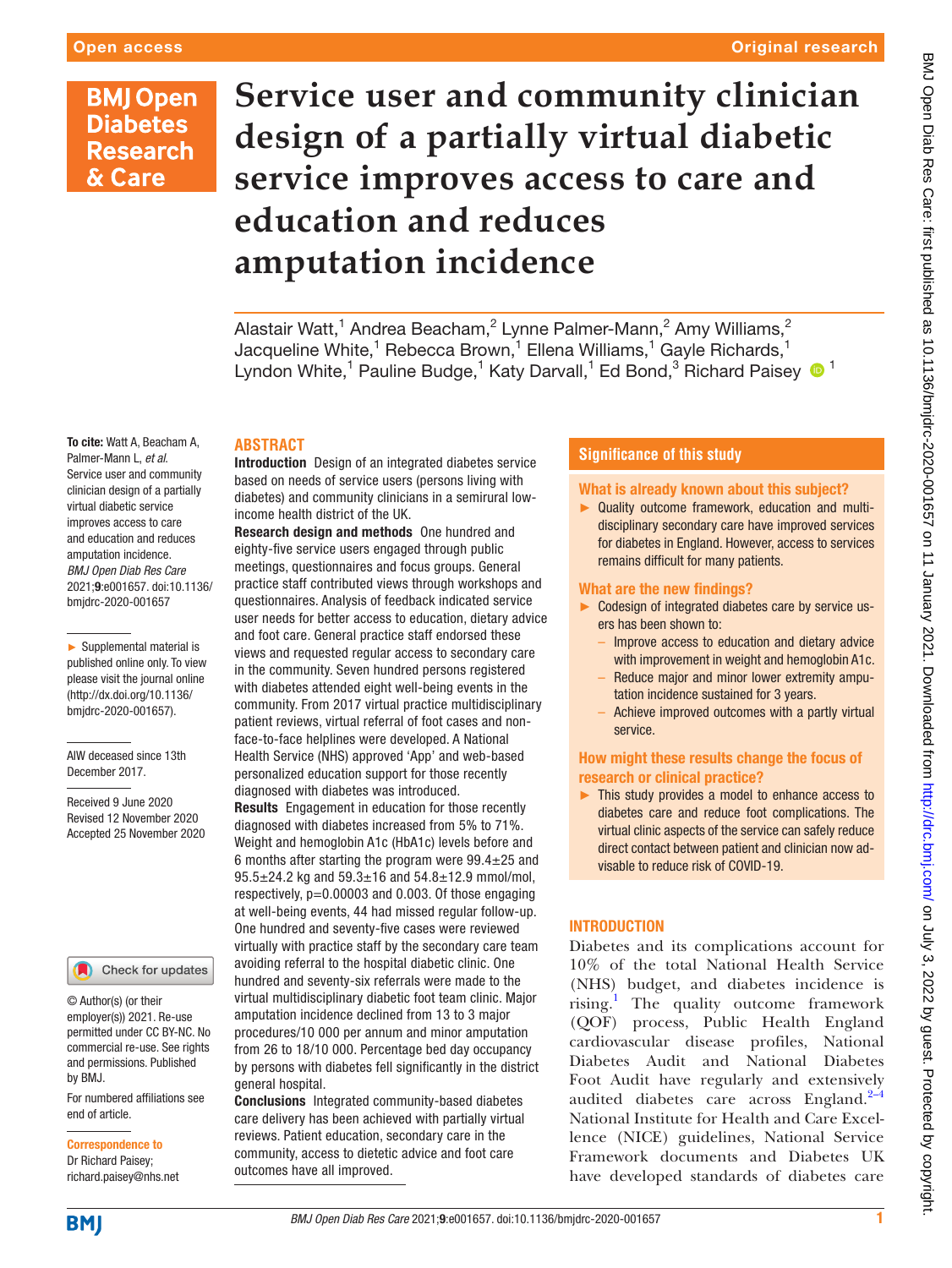#### Clinical care/Education/Nutrition

expected from NHS providers.<sup>[5 6](#page-7-2)</sup> Three key targets to be monitored at annual review are hemoglobin A1c (HbA1c), serum lipids and blood pressure. These risk factors are powerful predictors of diabetic microvascular and macrovascular complications,[7 8](#page-7-3) which can best be addressed in general practice. In 2019, QOF for diabetes was revised to allow for frailty and rationalization of statin and blood pressure therapy and avoidance of harm from overtreatment.[9](#page-7-4)

It is now widely recognized that greater integration of diabetes services is essential in order to meet these needs, enhance access to diabetes care and improve QOF outcomes.[10–12](#page-8-0) Most importantly, the person living with diabetes should be helped to explore their own preferences for lifestyle change enhanced by lifestyle opportunities in their local area.<sup>13 14</sup>

The progression to more community-based care in the UK began with a randomized trial of delegation of diabetes care to general practice in Cardiff and reported in 1984[.15](#page-8-2) Attendance was poorer in general practice, and 5-year outcomes including mortality were worse in the general practice care group. More recently, integration of diabetes secondary care with general practice has been more successful with definition of aspects of the service that still require management in secondary care: 'the super six model'.<sup>16</sup> In 2005 in Newham, East London, the need for patient engagement in a multiethnic population was met by structured community delivery of care and enhancement of general practice competencies.<sup>17</sup> From 2013, the WISDOM project has placed secondary care for diabetes almost entirely in the community.<sup>18</sup> In Alaska, there has been an impressive success from complete reorganization of all health services based on service user ownership of the whole process. $19$  These innovations have highlighted the need for diabetes care to be integrated into communities with involvement of service users.

North Devon has a population of 166 000 people and a slightly higher than the NHS England average incidence of diabetes at 7.5%. However, variation exists as there are areas of affluence and pockets of high deprivation<sup>20</sup> in association with stark inequalities in health outcomes. Seventeen general practices (community physicians and allied health professionals) provide services for a population spread over six main towns and an additional rural population spread over 419 square miles. Access to secondary care can be difficult because of limited public transport and a challenging minor road network.

A more integrated diabetes service was considered to be the most appropriate approach to improve access to care and outcomes. Sustainability and Transformation Programme (STP) funding provided the opportunity to initiate these changes. $21$  This work was inspired and begun by the late AlW, physician and diabetes consultant. This report describes the development and successful delivery of a partially virtual integrated diabetes care in North Devon based on needs expressed by service users and healthcare providers.



<span id="page-1-0"></span>Figure 1 Flow chart outlining development of integrated diabetes care in North Devon.

#### PARTICIPANTS AND METHODS

The flow chart [figure](#page-1-0) 1 shows the outline of information gathered from service users and community clinicians that provided the framework for development of the integrated care work streams. Details of the engagement with respondents and care improvements were presented to the clinical commissioning group (CCG) in early 2018 ([online supplemental documents 1 and 2](https://dx.doi.org/10.1136/bmjdrc-2020-001657)). Questionnaire responses and focus group transcriptions from service users and community staff are available from North Devon District Health Foundation Trust.

#### Service user (persons living with diabetes) engagement

Issues felt by people with diabetes to be most relevant to them were gathered by a patient focus group of eight participants and 22 individual in-depth interviews. The main themes of their responses were incorporated into a questionnaire, which was disseminated by the North Devon Diabetes UK patient support group; invitation from general practice staff; and the secondary care diabetes team. Written consent was obtained. Two further patient focus groups (number 7–8 in each) were held to discuss the best ways of implementing some of the insights that were highlighted from responses to the questionnaire. A progress report was made to 100 members of the North Devon Diabetes UK group after 4 months to refine the implementation of the integrated care plan.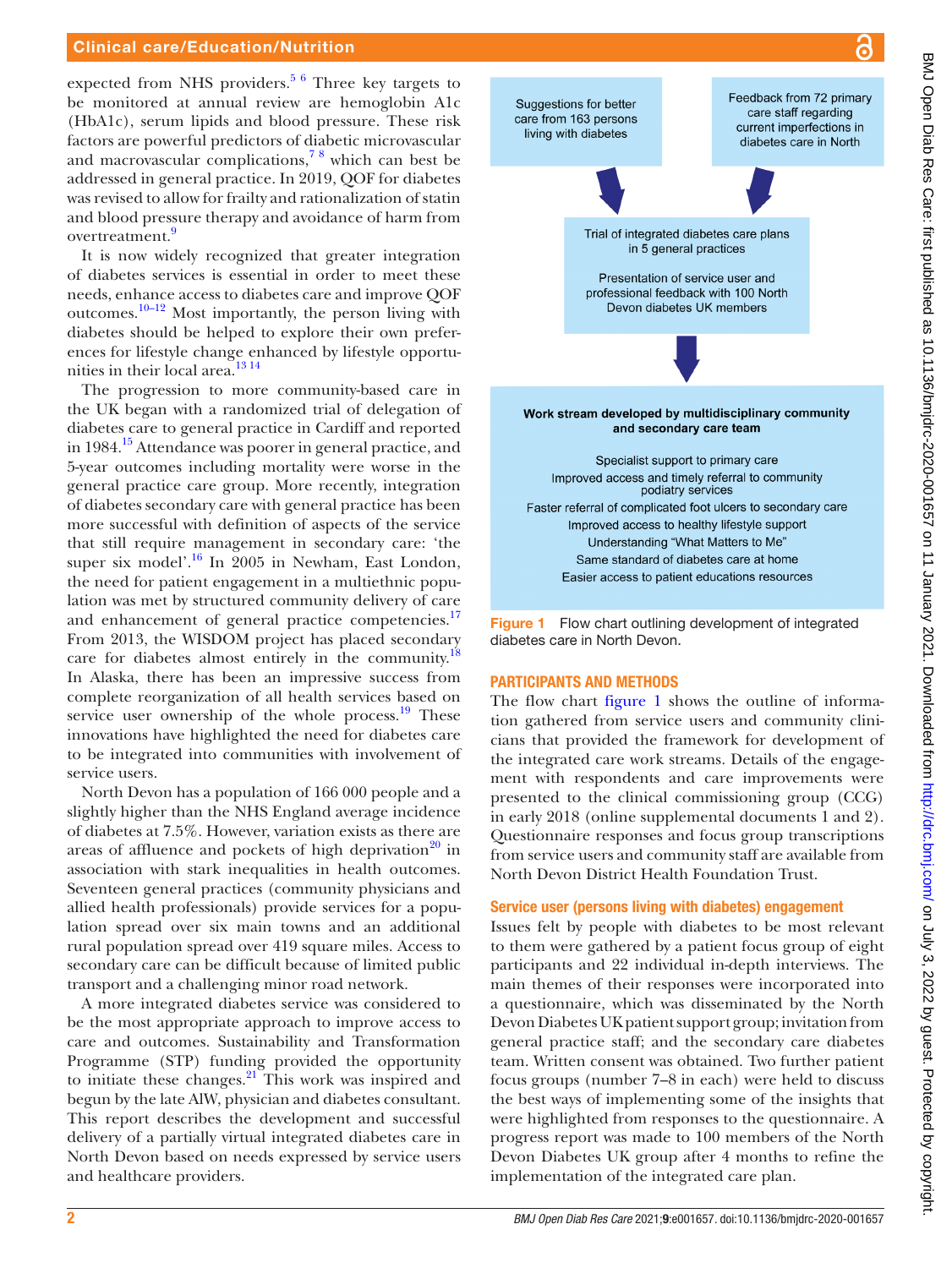#### Clinical engagement

Clinicians were engaged through general practitioner (GP) questionnaires, three GP forums and four primary care workshops attended by 72 diabetes trained healthcare professionals from 13 GP practices.

#### Program development

During 2017, the program management team initially led by the consultant diabetes lead AlW also included a service user, a lead podiatrist, a specialist nurse, a CCG representative, a general practitioner (GP), a pharmacist, a Diabetes UK representative, and a project manager. Four diabetes services were retained in secondary care in North Devon District Hospital: antenatal diabetes; the multidisciplinary diabetic foot clinic; insulin pump delivery; and the type 1 diabetes education course (Barnstaple Area Re-education, Nutrition & Insulin (BARNI), Quismet approved and based on the Dose Adjustment For Normal Eating (DAFNE) program). The need expressed by service users for more locally based diabetes care and prompt access to education and dietary advice was integrated with community professional's aspirations to propose work streams.

#### Development of work streams

Seven work streams (interventions) were developed to address the feedback from engagement and delivered in 2018 and 2019:

- 1. Specialist support to primary care based on virtual clinics.
- 2. Improved access and timely referral to community podiatry services.
- 3. Provision of a weekly virtual multidisciplinary foot (MDFT) clinic led by the vascular surgeon.
- 4. Improved access to healthy lifestyle support.
- 5. Understanding patient needs through the 'What Matters to You' program. $^{22}$
- 6. Same standard of diabetes care for hard-to-reach patients.
- 7. Easier access to patient education resources.



<span id="page-2-0"></span>Figure 2 Summative analysis of 163 responses to questionnaire about diabetes services.

### Statistical analysis

Significances of change from baseline to 6 months in weight and HbA1c after structured education were investigated with paired Student's t-tests. The incidences of amputation for North Devon only (part of Devon CCG) were analysed for patients residing in North Devon and compared with PHE diabetic foot care outcomes $^{23}$  from 2012 to 2019. Details of the amputation data and analysis of outcomes after diabetes structured education are shown in [online](https://dx.doi.org/10.1136/bmjdrc-2020-001657) [supplemental document 3](https://dx.doi.org/10.1136/bmjdrc-2020-001657). Bed occupancy in North Devon District Hospital was assessed by analysis as decomposition of time series to show trend of percentage bed occupancy (shown in [online supplemental figures 1–3\)](https://dx.doi.org/10.1136/bmjdrc-2020-001657). Significance is expressed as linear regression.

#### RESULTS

#### Initial scoping phase

One hundred and sixty-three people living with diabetes responded to the questionnaire. The summative responses are shown in [figure](#page-2-0) 2.

Service users reported that Diabetes Specialist Education (DSE) group sessions in centers away from their locality were inconvenient and too time consuming to attend. Consistent themes expressed by service users indicated enthusiastic support for diabetes care to be delivered by practice staff and specialists in their own locality, but a recognition that the quality of existing primary care diabetes support in the locality varied. General practice staff felt that they should be reskilled to take over more complex diabetes-related problems. They highlighted that more effective pathways for referral for non-face-to-face advice would avoid unnecessary hospital appointments. There was also a wish to demedicalize type 2 diabetes treatments and focus on wider lifestyle issues. Comments most commonly expressed by general practitioners about the provision for diabetes care in North Devon before the integrated care programs are shown in the [online supplemental table 1](https://dx.doi.org/10.1136/bmjdrc-2020-001657). The need expressed by service users for more locally based diabetes care and prompt access to education and dietary advice was integrated with community professional's aspirations to propose work streams.

Problems encountered, interventions and outcomes of integrated diabetes care are shown in [table](#page-3-0) 1.

[Table](#page-4-0) 2 shows in detail the clinical outcomes of diabetic case reviews in multidisciplinary secondary care visits to primary care 2018–2019.

#### Intervention 1: specialist support to primary care based on virtual clinics

Virtual reviews of cases in general practice were initiated. Practice nurses and GPs presented individual histories of persons living with diabetes with diagnostic or treatment challenges. These case discussions were documented by the practice and progress followed up at subsequent annual review.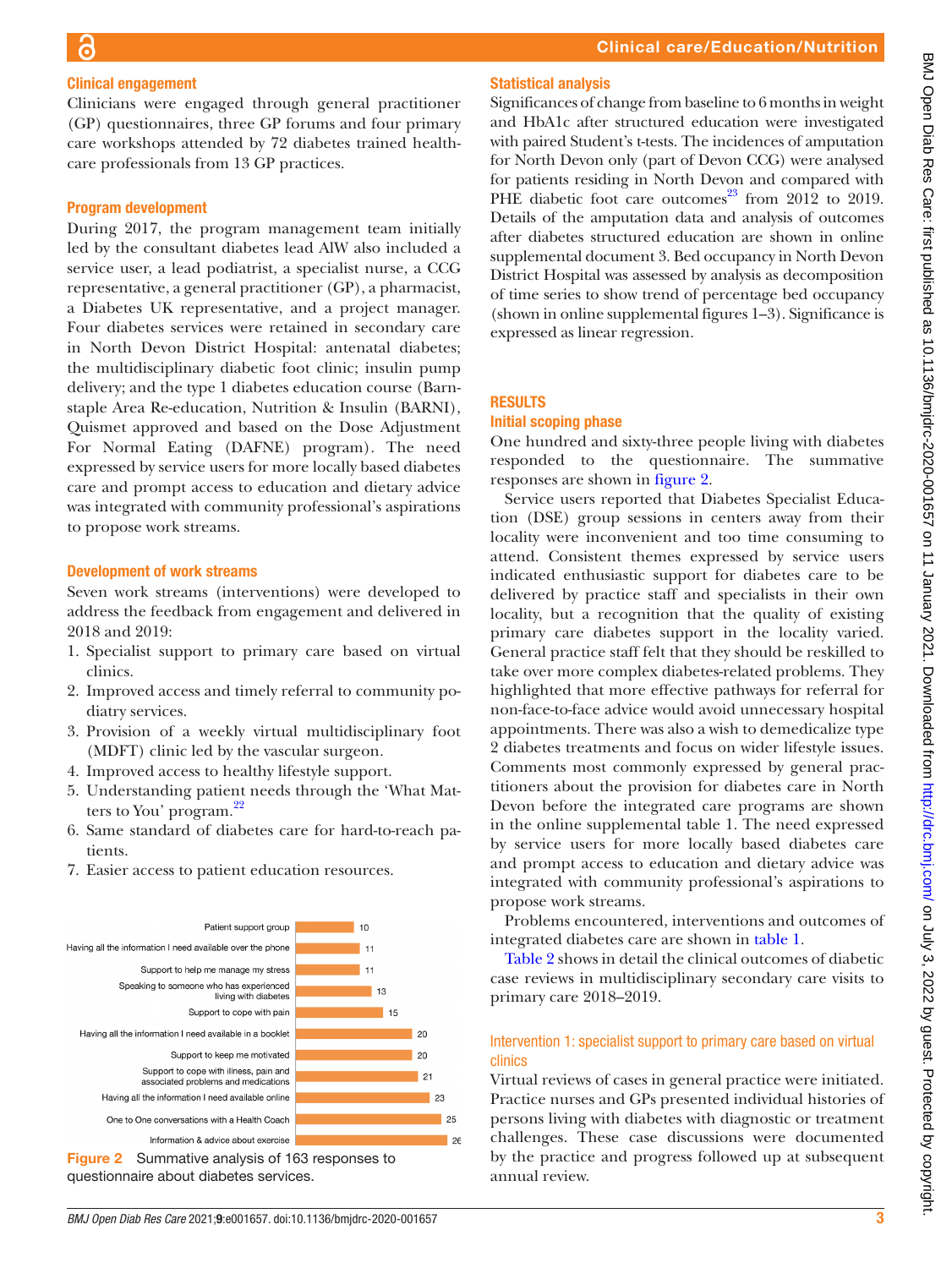<span id="page-3-0"></span>

| Table <sub>1</sub>                                                                                                                                                                                                                                                                                                                                                                                   | Problems encountered, interventions and outcomes of integrated diabetes care                                                         |                                                                                                                    |                                                                                                                  |
|------------------------------------------------------------------------------------------------------------------------------------------------------------------------------------------------------------------------------------------------------------------------------------------------------------------------------------------------------------------------------------------------------|--------------------------------------------------------------------------------------------------------------------------------------|--------------------------------------------------------------------------------------------------------------------|------------------------------------------------------------------------------------------------------------------|
| Problems identified                                                                                                                                                                                                                                                                                                                                                                                  | Interventions                                                                                                                        | Actions                                                                                                            | Outcomes 2018/2019                                                                                               |
| 1) Specialist support to primary care                                                                                                                                                                                                                                                                                                                                                                |                                                                                                                                      |                                                                                                                    |                                                                                                                  |
| Specialists could intervene sooner. Lack of<br>coherent care and advice delivered locally                                                                                                                                                                                                                                                                                                            | A multidisciplinary team of specialists delivered Diabetes therapies discussion of selected<br>17 annual GP practice support visits. | patients.                                                                                                          | 176 reviews in general practice (see table 2 for<br>detailed outcomes).                                          |
| Patients said there was a variation in care<br>between practices                                                                                                                                                                                                                                                                                                                                     | Practice process mapping                                                                                                             | Care plan rationalized and delivered through<br>Ardens.*                                                           | 122 patient care plans revised 50/53 GPs<br>described a benefit of the visit.                                    |
| No audit of whole practice diabetes cohorts                                                                                                                                                                                                                                                                                                                                                          | Tabulation of glycemic control and therapy.                                                                                          | 6 monthly audits of treatment targets<br>inaugurated.                                                              | Treatment intensified in 15 cases and relaxed<br>in 36 example cases.                                            |
| 2) Improved access and timely referral to community podiatry services                                                                                                                                                                                                                                                                                                                                |                                                                                                                                      |                                                                                                                    |                                                                                                                  |
| Delay in recognition of foot problem and<br>referral                                                                                                                                                                                                                                                                                                                                                 | ee more community<br>Appointment of the<br>podiatrists.                                                                              | Link podiatrist for each practice. FRAMET<br>training for GP staff.                                                | Decrease in minor lower extremity amputations<br>from 26/10 000 to 18/10 000<br>2014/2017 to 2017/2020           |
| 3) Improved access to multidisciplinary foot (MDFT) care team                                                                                                                                                                                                                                                                                                                                        |                                                                                                                                      |                                                                                                                    |                                                                                                                  |
| Accessibility and frequency of MDFT                                                                                                                                                                                                                                                                                                                                                                  | MDFT strengthened. Referral pathway<br>rationalized. Virtual clinic initiated                                                        | 176 diabetic foot ulcers reviewed in virtual<br>MDFT.                                                              | Decrease in major lower extremity amputations<br>from 13/10 000 to 3/10 000, 2014/2017 to<br>2017/2020.‡         |
| 4) Improved access to lifestyle support                                                                                                                                                                                                                                                                                                                                                              |                                                                                                                                      |                                                                                                                    |                                                                                                                  |
| Most patients unaware of local exercise or<br>weight loss groups                                                                                                                                                                                                                                                                                                                                     | open to all persons in<br>practice with diabetes.<br>Well-being events                                                               | 700 patients attended eight events. Access to<br>multidisciplinary team and psychotherapy.                         | 44 excepted patients attended and engaged.                                                                       |
| 5) Understanding 'What Matters to You'                                                                                                                                                                                                                                                                                                                                                               |                                                                                                                                      |                                                                                                                    |                                                                                                                  |
| Dietetic appointments not always helpful, long<br>waiting times                                                                                                                                                                                                                                                                                                                                      | Service user facing dietetic helpline for advice.                                                                                    | Regular dietitian help line, Facebook page and<br>website.                                                         | 3334 Facebook contacts in 2018/2019, 67<br>regular users/month. <sup>24</sup>                                    |
| 6) Same standard of diabetes care at home                                                                                                                                                                                                                                                                                                                                                            |                                                                                                                                      |                                                                                                                    |                                                                                                                  |
| Housebound, residential home diabetic<br>persons not accessing care                                                                                                                                                                                                                                                                                                                                  | Core of community nurses trained as link<br>nurses.                                                                                  | QOF examinations and diabetic control advice<br>delivered to hard-to-reach patients.                               | HbA1c and foot examination in 97% and 87%,<br>respectively.                                                      |
| 7) Improved and consistent access to targeted patient educations resources                                                                                                                                                                                                                                                                                                                           |                                                                                                                                      |                                                                                                                    |                                                                                                                  |
| 5% uptake of diabetes structured group<br>education in entire district                                                                                                                                                                                                                                                                                                                               | commissioned for recently diagnosed persons<br>Telephone and text-based education<br>with type 2 diabetes§                           | 71% of referrals enrolled, 91% attended, 83%<br>completed, 33% face to face.                                       | 59.3±16 and 54.8±12.9 mmol/mol baseline to<br>Weight 99.4±25 and 95.5±24.2 kg, HbA1c<br>3 m p=0.00003 and 0.003. |
| No uptake of diabetes structured group<br>education in remote area                                                                                                                                                                                                                                                                                                                                   | Low carbohydrate diet offered for new and<br>established persons with diabetes.                                                      | 42 of 162 on diabetic register reduced HbA1c<br>to <48 mmol/mol on low carbohydrate diet<br>over the past 3 years. | 52.9±7 to 45.3±3 mmol/mol baseline to 12 m<br>Weight 110.3±19 to 101.5±20 kg, HbA1c<br>p=0.00003 and 0.004.      |
| Shttps://www.nhs.uk/apps-library/oviva/ and website https://oviva.com/uk/en/.<br>"Ardens a Toolkit for SystmOne & EMIS Web Users https://www.ardens<br>†Diabetes Foot Risk Awareness and Management Education (FRAME).<br>finttps://www.diabetes.co.uk/in-depth/david-unwin-low-carb-not-just-<br>HbA1c, hemoglobin A1c; QOF, quality outcome framework.<br>#https://fingertips.phe.org.uk/diabetes. | s.org.uk. <sup>35</sup><br>diabetes.                                                                                                 |                                                                                                                    |                                                                                                                  |

<u>යි</u>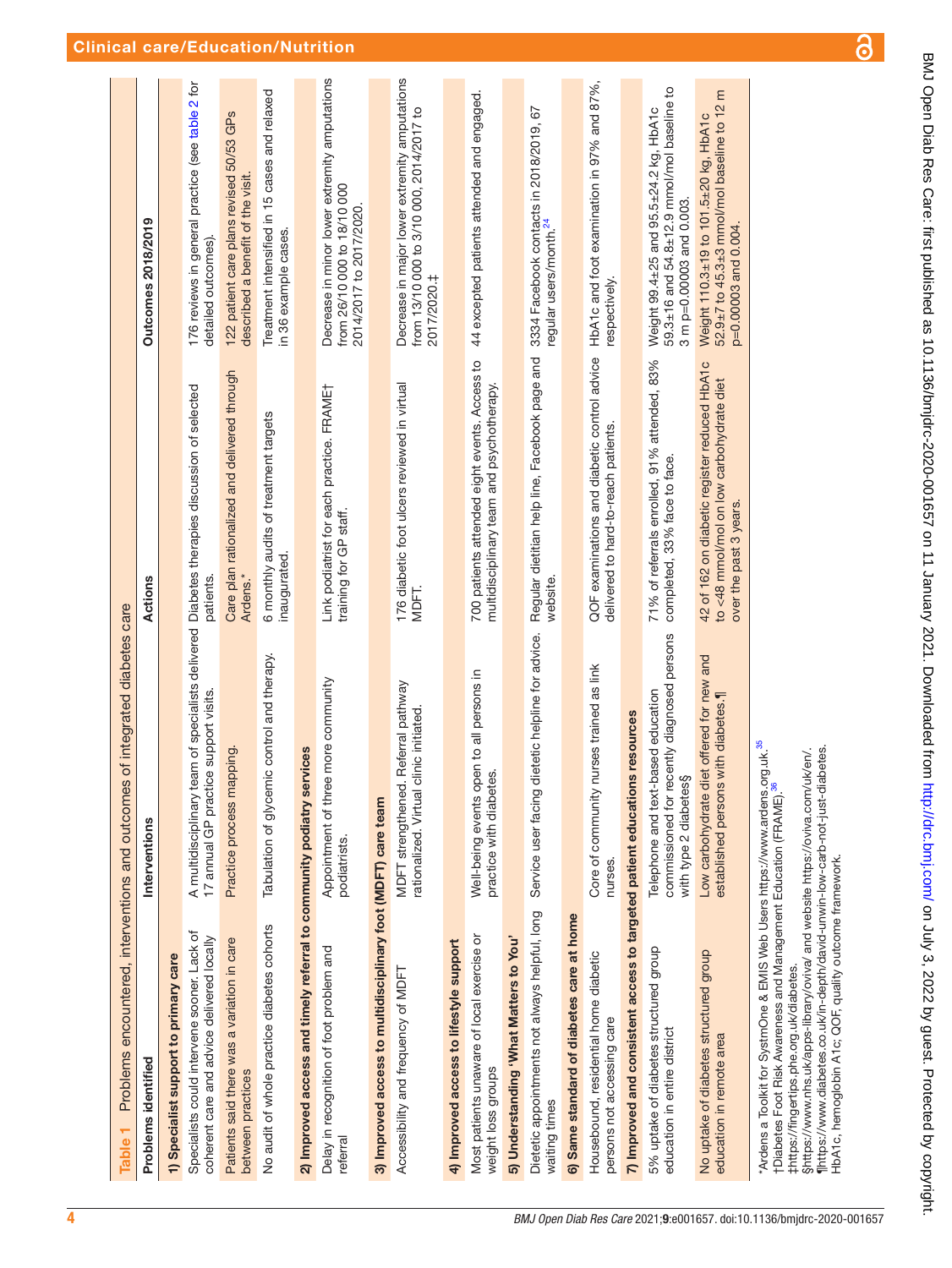<span id="page-4-0"></span>

| Table 2                                        | Outcomes of general practice virtual clinics 2018/2019                                                                                                                   |                                        |                                                 |                                                   |                                         |                                          |                       |                                                                                                                                                                                                                                                                                                                                                                        |                                    |                          |                                                        |                              |                                           |
|------------------------------------------------|--------------------------------------------------------------------------------------------------------------------------------------------------------------------------|----------------------------------------|-------------------------------------------------|---------------------------------------------------|-----------------------------------------|------------------------------------------|-----------------------|------------------------------------------------------------------------------------------------------------------------------------------------------------------------------------------------------------------------------------------------------------------------------------------------------------------------------------------------------------------------|------------------------------------|--------------------------|--------------------------------------------------------|------------------------------|-------------------------------------------|
| number*<br>practice<br>General<br>$\mathbf{r}$ | on registert<br><b>DM</b> number                                                                                                                                         | excluded<br>diabetes<br>review‡<br>್ಧೆ | in visit to<br>reviewed<br>practice<br>Patients | Ф<br>Ĕ<br>Treatme<br>no chan<br>optimal<br>needed | requested<br>emission<br>Type 2<br>diet | lifestyle<br>advised<br>ntense<br>advice | initiation<br>Insulin | inhibitor or<br>agonist<br>SGLT <sub>2</sub><br>GLP1                                                                                                                                                                                                                                                                                                                   | Monogenic<br>diagnosed<br>diabetes | issued<br>Libre          | <b>Intractable</b><br>care the<br>terminal<br>priority | advised<br>referral<br>Psych | specialty<br>medical<br>referral<br>Other |
|                                                | 850                                                                                                                                                                      | $\frac{6}{5}$                          | 30                                              | 2                                                 |                                         | 5                                        |                       |                                                                                                                                                                                                                                                                                                                                                                        | $\overline{\mathcal{C}}$           | $\overline{\mathcal{C}}$ | $\mathsf{I}$                                           | က                            | $\overline{ }$                            |
| $\sim$                                         | 190                                                                                                                                                                      | 8.6                                    | တ                                               | ო                                                 |                                         |                                          |                       |                                                                                                                                                                                                                                                                                                                                                                        | ı                                  |                          | ∾                                                      | ı                            | ı                                         |
| S                                              | 950                                                                                                                                                                      | 11.5                                   | $\overline{1}$                                  | 2                                                 |                                         |                                          |                       |                                                                                                                                                                                                                                                                                                                                                                        |                                    |                          |                                                        |                              |                                           |
| 4                                              | 510                                                                                                                                                                      | 21.7                                   | $\frac{1}{2}$                                   | ო                                                 |                                         | 4                                        | Ν                     |                                                                                                                                                                                                                                                                                                                                                                        |                                    |                          |                                                        |                              |                                           |
| 5                                              | 432                                                                                                                                                                      | 13.7                                   | 5                                               | $\overline{\phantom{a}}$                          |                                         |                                          | I                     |                                                                                                                                                                                                                                                                                                                                                                        |                                    |                          |                                                        |                              | 2                                         |
| ဖ                                              | 1075                                                                                                                                                                     | 20.6                                   | 5                                               | I                                                 | ı                                       |                                          |                       | ო                                                                                                                                                                                                                                                                                                                                                                      | ı                                  |                          |                                                        | ı                            | I                                         |
| $\overline{\phantom{0}}$                       | 590                                                                                                                                                                      | 13.4                                   | $\frac{8}{18}$                                  | $\overline{ }$                                    | I                                       | $\overline{\mathsf{c}}$                  | 4                     | 2                                                                                                                                                                                                                                                                                                                                                                      | Ī                                  |                          |                                                        | Ī                            |                                           |
| $^{\circ}$                                     | 145                                                                                                                                                                      | 10.6                                   | ဖ                                               | I                                                 |                                         |                                          | N                     |                                                                                                                                                                                                                                                                                                                                                                        |                                    | I                        | ı                                                      | I                            |                                           |
| ၜ                                              | 1057                                                                                                                                                                     | 16.4                                   | ၜ                                               |                                                   |                                         | 4                                        |                       |                                                                                                                                                                                                                                                                                                                                                                        | Ī                                  | $\mathsf{I}$             |                                                        | I                            |                                           |
| $\overline{0}$                                 | 840                                                                                                                                                                      | 16.1                                   | Ξ                                               |                                                   |                                         |                                          | N                     | ı                                                                                                                                                                                                                                                                                                                                                                      | N                                  | I                        | N                                                      |                              | I                                         |
| Ξ                                              | 280                                                                                                                                                                      | $\overline{8}$ .                       | $\frac{1}{4}$                                   | က                                                 |                                         | Ľ                                        | $\mathbf{\Omega}$     |                                                                                                                                                                                                                                                                                                                                                                        |                                    | ī                        |                                                        |                              | ı                                         |
| 으                                              | 685                                                                                                                                                                      | 17.3                                   | $\overline{C}$                                  | $\sim$                                            |                                         | $\sim$                                   | ო                     |                                                                                                                                                                                                                                                                                                                                                                        |                                    | ı                        |                                                        |                              |                                           |
| $\frac{3}{5}$                                  | 568                                                                                                                                                                      | 20                                     | 3                                               | I                                                 |                                         |                                          |                       |                                                                                                                                                                                                                                                                                                                                                                        |                                    |                          |                                                        |                              |                                           |
| $\overline{4}$                                 | 795                                                                                                                                                                      | 17.8                                   | <u>က</u>                                        | 4                                                 |                                         |                                          | N                     | N                                                                                                                                                                                                                                                                                                                                                                      |                                    |                          |                                                        |                              |                                           |
| $\frac{5}{5}$                                  | 295                                                                                                                                                                      | 17.4                                   | တ                                               | ┯                                                 |                                         | က                                        |                       |                                                                                                                                                                                                                                                                                                                                                                        |                                    | Ī                        | ı                                                      | ı                            |                                           |
| $\frac{6}{1}$                                  | 345                                                                                                                                                                      | 12.8                                   | ო                                               |                                                   | ı                                       | I                                        | $\sim$                | I                                                                                                                                                                                                                                                                                                                                                                      | I                                  | I                        | I                                                      | I                            | I                                         |
| $\overline{1}$                                 | 420                                                                                                                                                                      | 16                                     | တ                                               | 2                                                 |                                         | S                                        | Ī                     |                                                                                                                                                                                                                                                                                                                                                                        |                                    | T                        | I                                                      |                              | $\overline{1}$                            |
| <b>Total</b>                                   | 10616                                                                                                                                                                    | 15.2                                   | 175                                             | 32                                                |                                         | ಸ                                        | 29                    | <u>စု</u>                                                                                                                                                                                                                                                                                                                                                              | ထ                                  | ဖ                        | စ                                                      | ග                            | 15                                        |
|                                                | †DM number means number of people with diabetes on each general practice QOF register.<br>*Each practice was given a sequential number 1-17<br>for a variety of reasons. |                                        |                                                 |                                                   |                                         |                                          |                       | ‡In the NHS in England community physicians (general practitioneral peport annual reviews of patients with long-term conditions including diabetes. Patients may be excluded from this QOF<br>GLP1, glucagon-like peptide-1; GP, general practitioner; NHS, National Health Service; QOF, quality outcomes framework; SGLT2, sodium-glucose cotransporter-2 inhibitor. |                                    |                          |                                                        |                              |                                           |

BMJ Open Diab Res Care: first published as 10.1136/bmjdrc-2020-001657 on 11 January 2021. Downloaded from http://drc.bmj.com/ on July 3, 2022 by guest. Protected by copyright. BMJ Open Diab Res Care: first published as 10.1136/bmjdrc-2020-001657 on 11 January 2021. Downloaded from <http://drc.bmj.com/> on July 3, 2022 by guest. Protected by copyright.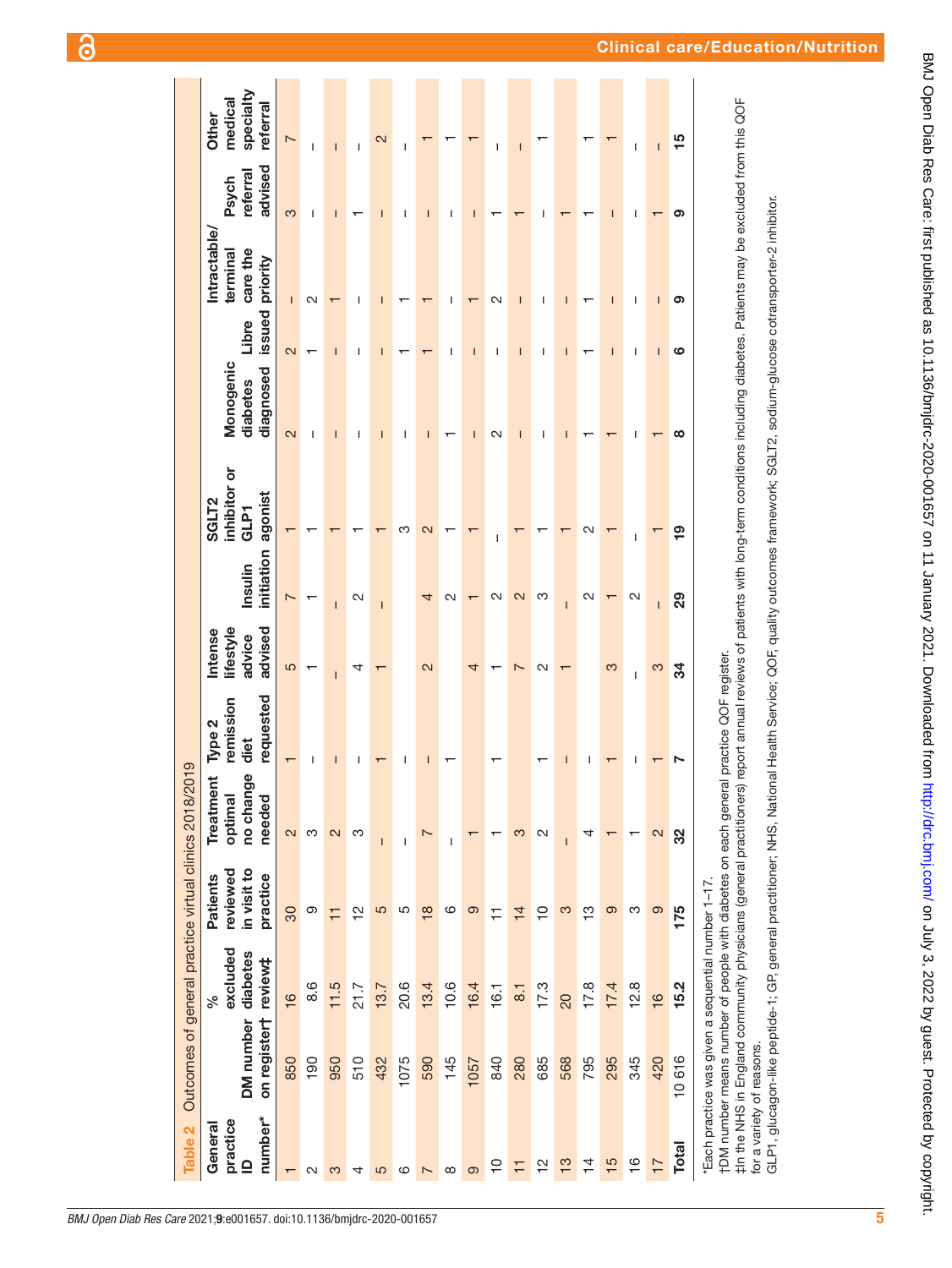#### Clinical care/Education/Nutrition

- ► One hundred and forty-one staff attended practice reviews in in 2018 and 2019, and 175 cases were reviewed.
	- Only 24 (17%) reviews resulted in referral to hospital specialists, 9 to psychiatry and 15 to nondiabetes specialists.

Tabulation of HbA1c levels in bands was stratified by therapy. The numbers of cases with low HbA1c  $\ll 48$ mmol/mol), sum-optimal control of HbA1c (>53< 75 mmol/mol) and poor control (>75 mmol/mol) were highlighted. Fifty-one selected cases in total were investigated to evaluate overtreatment of 36 frail persons and options for intensification of therapy in 15.

#### Interventions 2: improved access and timely referral to community podiatry services

Podiatry links with general practice were working well in 15 of 17 practices. In two practices, joint care had remained disjointed leading to delayed referrals of two severe diabetic foot problems. This was reviewed at the practice visit and addressed.

- $\blacktriangleright$  Minor amputation incidence decreased from 26/10 000 before the integrated care program (greater than the upper CI for NHS England) to 18/10 000 for 3 years following it (less than the lower CI for NHS England). See [online supplemental document 3.](https://dx.doi.org/10.1136/bmjdrc-2020-001657)
- There is insufficient data to confirm that foot problems were referred more promptly to community podiatry.

#### Intervention 3: provision of a weekly virtual MDFT clinic led by the vascular surgeon

The virtual MDFT was undertaken by the whole MDFT team led by the vascular surgeon and lead podiatrist for 90 min before the face-to-face clinic. An e-referral form was developed with facility to attach a dedicated mobile phone photograph of the foot ulcer. See [online supple](https://dx.doi.org/10.1136/bmjdrc-2020-001657)[mental table 2](https://dx.doi.org/10.1136/bmjdrc-2020-001657). Community podiatrists, practice and community nurses could access the service. Service users were also enabled to send in foot ulcer photographs following intervention and discharge home.

In the first 2 years of the service, 416 virtual consultations of 220 individuals with foot ulcers were processed. Sixty eight per cent were male, mean HbA1c was 63±22.4 mmol/mol, and mean age was 74.6±13.3 years.

- ► Fifty per cent did not require face-to-face MDFT review.
- ► Fourteen per cent were admitted directly to the arterial center.
- Thirty six per cent were referred to the face-to-face 'one stop' MDFT clinic with preliminary blood tests, wound swabs, X-rays and in 14% duplex scans on the day of appointment.
- ► Major amputation incidence declined from a range of 13–15/10 000 annually for the 9 years before the integrated care program (greater than the upper CI for NHS England) to 3/10 000 afterwards from 2017

to 2020 (less than the lower CI for NHS England). See [online supplemental document 3](https://dx.doi.org/10.1136/bmjdrc-2020-001657).

### Intervention 4: improved access to healthy lifestyle support

Twelve practices invited registered diabetic persons to eight separate locality-based well-being events. Each practice sent invitations to all persons identified with diabetes on the practice register. Seven hundred persons living with diabetes attended during 2018 and 2019.

- ► Lifestyle advice, cognitive–behavioral therapy appointments, foot examination and discussion of therapy were available at these events for persons living with diabetes.
- ► Service user feedback after these events is shown in [online supplemental figure 4\)](https://dx.doi.org/10.1136/bmjdrc-2020-001657).
- ► Forty-four of 700 attending well-being events had not engaged in diabetic care for two or more years.

### Intervention 5: understanding patient needs through the 'What Matters to You' program

A dietetic helpline and Facebook page were established to facilitate non-face-to-face in depth lifestyle discussions (What Matters to You), $^{22}$  without the need for hospital referral.

- ► In the first 2 years, 3334 visits have been made to the Facebook page, $24$  which has included an 'eat well Wednesday' blog.
- ► Practice nurses have accessed this during diabetic consultations.
- The North Devon Health Diabetes website has been accessed more than 1000 times per month.<sup>[25](#page-8-14)</sup>

The reasons for self-referral to the dietetic helpline are shown in [figure](#page-5-0) 3.

### Intervention 6: same standard of diabetes care for hard-to-reach patients

Community nurses were invited to attend training courses in diabetes care run by a diabetic specialist nurse, podiatrist and dietitian with particular focus on insulin

Primary recorded reason for patients contacting the helpline



<span id="page-5-0"></span>Figure 3 Reasons for accessing diet help line referral.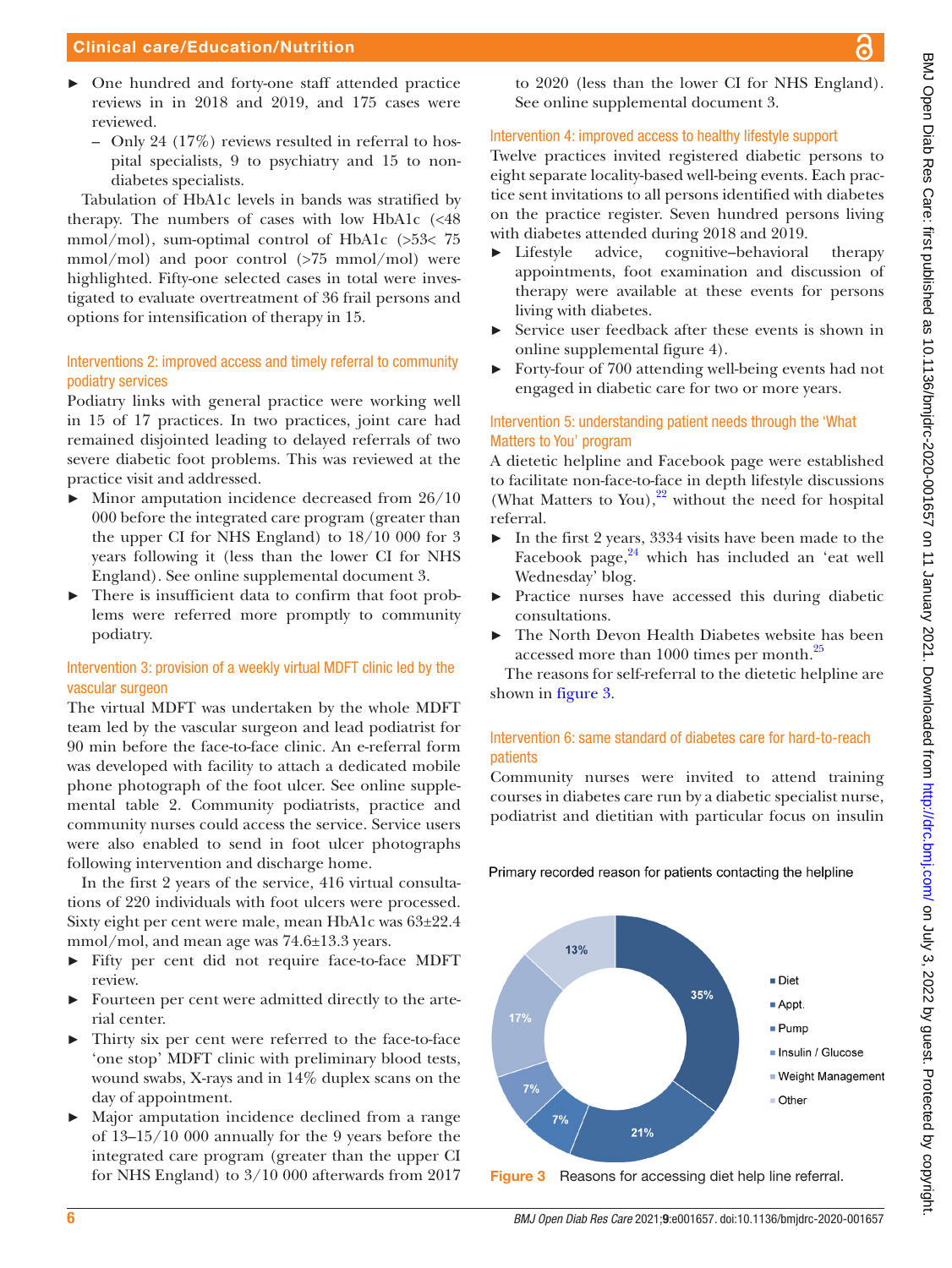after detailed discussions with service users in the area.

adjustment, prevention of hypoglycemia, foot examination and collection of QOF data.

- ► Twenty-nine link community nurses have been trained to coordinate diabetes care for housebound and residential home persons with diabetes.
- ► Review of all long-term conditions and collection of QOF data was performed at home review for 41 service users in the first year: 2019.

#### Intervention 7: easier access to patient education resources

An NHS-approved telephone and text-based personalized education support for those recently diagnosed with diabetes has been in place for 2 years. The system Oviva<sup>26</sup> is offered up to 2 years after diagnosis of type 2 diabetes and can be modified to include face-to-face, individual or group sessions at the service user's request. A full description of the program is shown in [online supplemental](https://dx.doi.org/10.1136/bmjdrc-2020-001657) [document 4](https://dx.doi.org/10.1136/bmjdrc-2020-001657).

- $\blacktriangleright$  Referral for DSE has increased from 5% to 71% (age range 40–84 years), and 90% of those referred who engaged with the course completed the first year.
- ► Basic diabetes education, retinal screening and foot care were all included.
- Analysis of weight and HbA1c levels in the first 47 participants with new onset type 2 diabetes (18 female, age 61.3±13.7 years) at baseline and 6 months were 99.4±25 and 95.5±24.2 kg and 59.3±16 and 54.8±12.9 mmol/mol, respectively, p values 0.00003 and 0.003.
- Improvement in HbA1c was significantly associated with weight loss:  $R^2 = 0.414$ , p= $0.001$ .
- ► Eight of the cohort (two female, mean age 58.8±13.3) presented with HbA1c levels >70 mmol/mol. Weight loss and improvement in glycemia were satisfactory 3 months after starting the program: 102.4±27.4 to  $94.3\pm24.8$  kg, and  $86.5\pm20.4$  to  $69.0\pm17.4$  mmol/mol, p values 0.03 and 0.009, respectively. These results have been sustained at 6 months.

#### *Single practice intervention*

In one general practice, low carbohydrate dietary advice based on the Unwin diet was offered to all those with new type 2 diabetes. $27 \frac{28}{10}$  This approach has been reported with similar results in another center.<sup>[29](#page-8-17)</sup>

 $\blacktriangleright$  Eight who engaged with the Unwin diet experienced a reduction in weight from 110.2±19 to 101.5±20 kg and of HbA1c from  $52.8\pm7$  to  $45.2\pm3.4$  mmol/mol, at 1 year, p=0.00003 for both weight loss and reduction in HbA1c.

#### Effect on bed occupancy for persons with diabetes

Percentage of bed day occupancy by persons with diabetes through time shows a significant decrease between 2016 and 2020, regression p value of 0.03 see [online supple](https://dx.doi.org/10.1136/bmjdrc-2020-001657)[mental figures 1–3.](https://dx.doi.org/10.1136/bmjdrc-2020-001657)

#### **DISCUSSION**

The Northern Devon Healthcare Trust (NDHT) integrated diabetes care project was developed from 2017

Multidisciplinary virtual practice visits rationalized the diagnostic process for newly diagnosed diabetes, inaugurated audit of general practice diabetes lists (based on banding of HbA1c and therapy) and explored options for patients with significant diagnostic or management challenges. Link podiatrists and the virtual MDFT have been associated with sustained fall in major and minor diabetes related lower extremity amputations. North Devon health district had sustained very high diabetesrelated lower extremity amputation incidence for the previous 9 years despite peer reviews and an improvement in most of the rest of the southwest region. $30$  The decrease from 2017 to 2020 occurred after a peer review in 2015 followed by introduction of the integrated care service in 2017. STP funding enabled rapid introduction of significant improvements in diabetic foot care at all stages of the process: primary care, community podiatry, the face-to-face MDFT and a new virtual MDFT. Well-being events and diabetes training of a core team of community nurses have begun the process of engaging hard-to-reach persons living with diabetes. The community-facing website has sustained popularity. The Facebook page has facilitated direct contact between dietitians and persons living with diabetes and allowed healthcare professionals to access advice during consultations. A new telephone and text messaging-based approach to education of newly diagnosed persons with type 2 diabetes has increased engagement from 5% to 71%. Improvement in weight and glycemic control was achieved, most markedly in those with highest weight and HbA1c at diagnosis. Persons living with diabetes in one very remote general practice area have enjoyed successful local intervention with a low carbohydrate diet. This affords another choice for those with newly diagnosed and established type 2 diabetes with minimum face-to-face contact. The decrease in bed occupancy by persons with diabetes in the district general hospital cannot be attributed with certainty to any one of the specific interventions introduced in the integrated care service. However, it is reassuring that a partially virtual service has been delivered in association with a reduction in percentage hospital bed occupancy for diabetes and improved outcomes for service users.

Approaches to diabetes care delivery in the community have been successful in several areas of the UK. Sustained success has been widely reported.<sup>[10 11 31 32](#page-8-0)</sup> The rural nature of North Devon is most similar to West Hampshire where community-based diabetes integrated care has most effectively evolved over 5 years.<sup>18</sup> This study is the first to achieve such a dramatic reduction in diabetesrelated lower extremity amputation incidence with integrated and partly virtual services.

The strength of this initiative derives from the keen participation of a selected group of persons living with diabetes in an entire health district (service users) and their acceptance of virtual clinics and mobile phone and text message-based learning. Engagement of those with diabetes through well-being events enabled 700 to meet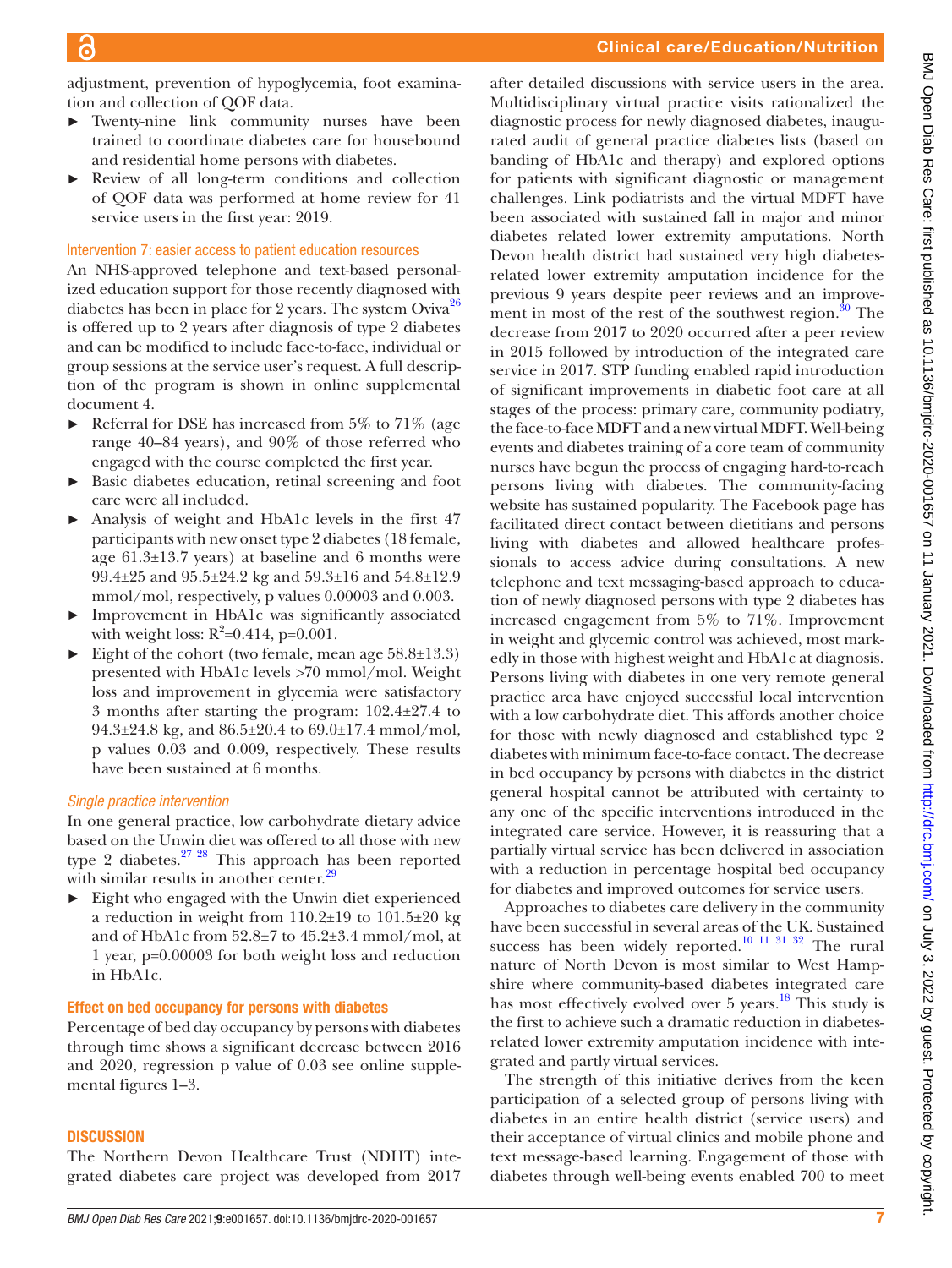#### Clinical care/Education/Nutrition

the multidisciplinary care team in their own locality. This enabled 44 lost to follow-up to re-engage with diabetes care. With the advent of the COVID-19 pandemic, there is a need to explore virtual presentations to smaller groups of service users while maintaining social distancing.<sup>33</sup> 34

There are several limitations to this study. Primary care professionals, especially pharmacists and practice nurses, agreed with the need to have 'what matters to you' conversations. However, no extra time was allotted to have those conversations; therefore, follow-up of issues raised by service users was limited. In addition, the lack of electronic patient records for community nurses and podiatry made it difficult to make a detailed analysis of numbers and profiles of service users whose care was managed by the community link nurses in care homes and their own homes. Proof of reduction in late diabetic foot ulcer referral will require more detailed analysis over a longer time. More than 95% of the population served by North Devon District NHS Trust are white British living in semirural communities. However, there is every reason for city dwellers and all ethnic groups to be offered integrated diabetes care. NDHT is a geographically large health district, with a relatively small stable population (166 000) served by 17 general practices. Detailed liaison with general practice and community nurses was accomplished by a small team from secondary care. Several teams may be required in health districts with much larger populations. Multidisciplinary secondary diabetes care team visits to individual practices could be undertaken with web-based discussions at least until the COVID-19 epidemic has subsided. Areas where entirely virtual consultation will not be appropriate for diabetes care include annual review, retinal screening, antenatal diabetes care, initiation of insulin pumps, severe diabetic foot disease and end-stage renal failure therapy. Provision of diabetes care partly through virtual or nonface-to-face clinics demanded by the COVID-19 virus pandemic requires careful audit. This report is encouraging in that it describes the success of a partly virtual diabetes service developed during the 3 years before the pandemic. The improvements in outcomes and service user access support current initiatives to develop virtual diabetes clinical services more widely both during and after the COVID-19 pandemic.

#### Author affiliations

<sup>1</sup>Integrated Diabetes Care, Northern Devon Healthcare NHS Trust, Barnstaple, UK <sup>2</sup>Department of Integrated Care, Northern Devon Healthcare NHS Trust, Barnstaple, UK

<sup>3</sup>Integrated Diabetes Care, Bideford Medical Centre, North Devon, Barnstaple, UK

Acknowledgements We wish to pay tribute to AlW who planned and initiated the integrated diabetes care program in North Devon and was actively involved until his untimely death.

Contributors JW, RB, LW and KD developed and delivered the virtual multidisciplinary foot (MDFT). EW, AmW and LP-M developed and delivered the website, Facebook page and dietetic non-face-to-face service. EB, GR, PB, RP and AB developed and delivered the general practice care plan discussions and virtual general practice clinics. All living authors gave final approval and agreed to be accountable for all aspects of work ensuring integrity and accuracy. AIW designed

and initiated the project development. General practice staff have engaged enthusiastically in all aspects of the integrated diabetes care program. Glen Allway, Karen Acott (practice leads), Matt Robert (DUK South West), Mel Hucker (tissue viability service), Pat Doran (service user), Sharon Bates (practice manager and CCG adviser), John Wilkins and Hannah Keigthley (project support managers) contributed to monitoring of the integrated diabetes care development program. Toni Pascoe-Knight provided diabetes specialist nurse support to the MDFT. The Barnstaple branch of Diabetes UK contributed to wellbeing events, service user recruitment for focus groups and participation in questionnaires. Thanks to Melvin Cowie for graphic design and Rosamund Paisey for formatting the manuscript. Nicolas Harrison, principal analyst, North Devon Healthcare, provided data analysis of bed occupancy and education program follow up. Ruth Tapsell initiated and followed up low carbohydrate diet therapy at Hartland general practice, Devon, UK. Statistical advice was provided by Dr Paul Hewson and Dr Christopher Paisey.

Funding Funding was received from the Sustainability and Transformation Programme in 2017.

Competing interests None declared.

Patient consent for publication Not required.

Provenance and peer review Not commissioned; externally peer reviewed.

Data availability statement All data relevant to the study are included in the article or uploaded as supplemental information.

**Supplemental material** This content has been supplied by the author(s). It has not been vetted by BMJ Publishing Group Limited (BMJ) and may not have been peer-reviewed. Any opinions or recommendations discussed are solely those of the author(s) and are not endorsed by BMJ. BMJ disclaims all liability and responsibility arising from any reliance placed on the content. Where the content includes any translated material, BMJ does not warrant the accuracy and reliability of the translations (including but not limited to local regulations, clinical guidelines, terminology, drug names and drug dosages), and is not responsible for any error and/or omissions arising from translation and adaptation or otherwise.

**Open access** This is an open access article distributed in accordance with the Creative Commons Attribution Non Commercial (CC BY-NC 4.0) license, which permits others to distribute, remix, adapt, build upon this work non-commercially, and license their derivative works on different terms, provided the original work is properly cited, appropriate credit is given, any changes made indicated, and the use is non-commercial. See: <http://creativecommons.org/licenses/by-nc/4.0/>.

#### ORCID iD

Richard Paisey<http://orcid.org/0000-0002-7790-2569>

#### **REFERENCES**

- <span id="page-7-0"></span>1 Hex N, Bartlett C, Wright D, *et al*. Estimating the current and future costs of type 1 and type 2 diabetes in the UK, including direct health costs and indirect societal and productivity costs. *[Diabet Med](http://dx.doi.org/10.1111/j.1464-5491.2012.03698.x)* 2012;29:855–62.
- <span id="page-7-1"></span>2 Public health profiles, 2019. Available: [https://fingertips.phe.org.uk/](https://fingertips.phe.org.uk/profile/diabetes-ft) [profile/diabetes-ft](https://fingertips.phe.org.uk/profile/diabetes-ft) [Accessed 9 Sep 2019].
- 3 NHS Digital. National diabetes audit programme. Available: [https://](https://digital.nhs.uk/data-and-information/clinical-audits-and-registries/national-diabetes-audit) [digital.nhs.uk/data-and-information/clinical-audits-and-registries/](https://digital.nhs.uk/data-and-information/clinical-audits-and-registries/national-diabetes-audit) [national-diabetes-audit](https://digital.nhs.uk/data-and-information/clinical-audits-and-registries/national-diabetes-audit) [Accessed 25 Nov 2019].
- 4 NHS Digital. National diabetes foot care audit, 2014-2018. NHS digital, 2019. Available: [https://digital.nhs.uk/data-and-information/](https://digital.nhs.uk/data-and-information/publications/statistical/national-diabetes-footcare-audit/2014-2018) [publications/statistical/national-diabetes-footcare-audit/2014-2018](https://digital.nhs.uk/data-and-information/publications/statistical/national-diabetes-footcare-audit/2014-2018) [Accessed 18 Jun 2019].
- <span id="page-7-2"></span>5 NICE. Foot care for people with diabetes overview - NICE Pathways, 2019. Available: <https://pathways.nice.org.uk/pathways/foot> [Accessed 18 Jun 2019].
- 6 Jeffcoate WJ, Vig S, Swage T. NHS Diabetes commissioning documents & guidance - Diabetes UK, 2011. Available: [http://www.](http://www.diabetes.nhs.uk/commissioning_resource/) [diabetes.nhs.uk/commissioning\\_resource/](http://www.diabetes.nhs.uk/commissioning_resource/) [Accessed 29 Nov 2016].
- <span id="page-7-3"></span>7 Stratton IM, Adler AI, Neil HA, *et al*. Association of glycaemia with macrovascular and microvascular complications of type 2 diabetes (UKPDS 35): prospective observational study. *[BMJ](http://dx.doi.org/10.1136/bmj.321.7258.405)* 2000;321:405–12.
- 8 Colhoun HM, Betteridge DJ, Durrington PN, *et al*. Primary prevention of cardiovascular disease with atorvastatin in type 2 diabetes in the Collaborative atorvastatin diabetes study (cards): multicentre randomised placebo-controlled trial. *[Lancet](http://dx.doi.org/10.1016/S0140-6736(04)16895-5)* 2004;364:685–96.
- <span id="page-7-4"></span>9 NHS Digital. Quality and Outcomes Framework, Achievement, prevalence and exceptions data - 2017-18 [PAS], 2018. Available: [https://digital.nhs.uk/data-and-information/publications/statistical/](https://digital.nhs.uk/data-and-information/publications/statistical/quality-and-outcomes-framework-achievement-prevalence-and-exceptions-data/2017-18)